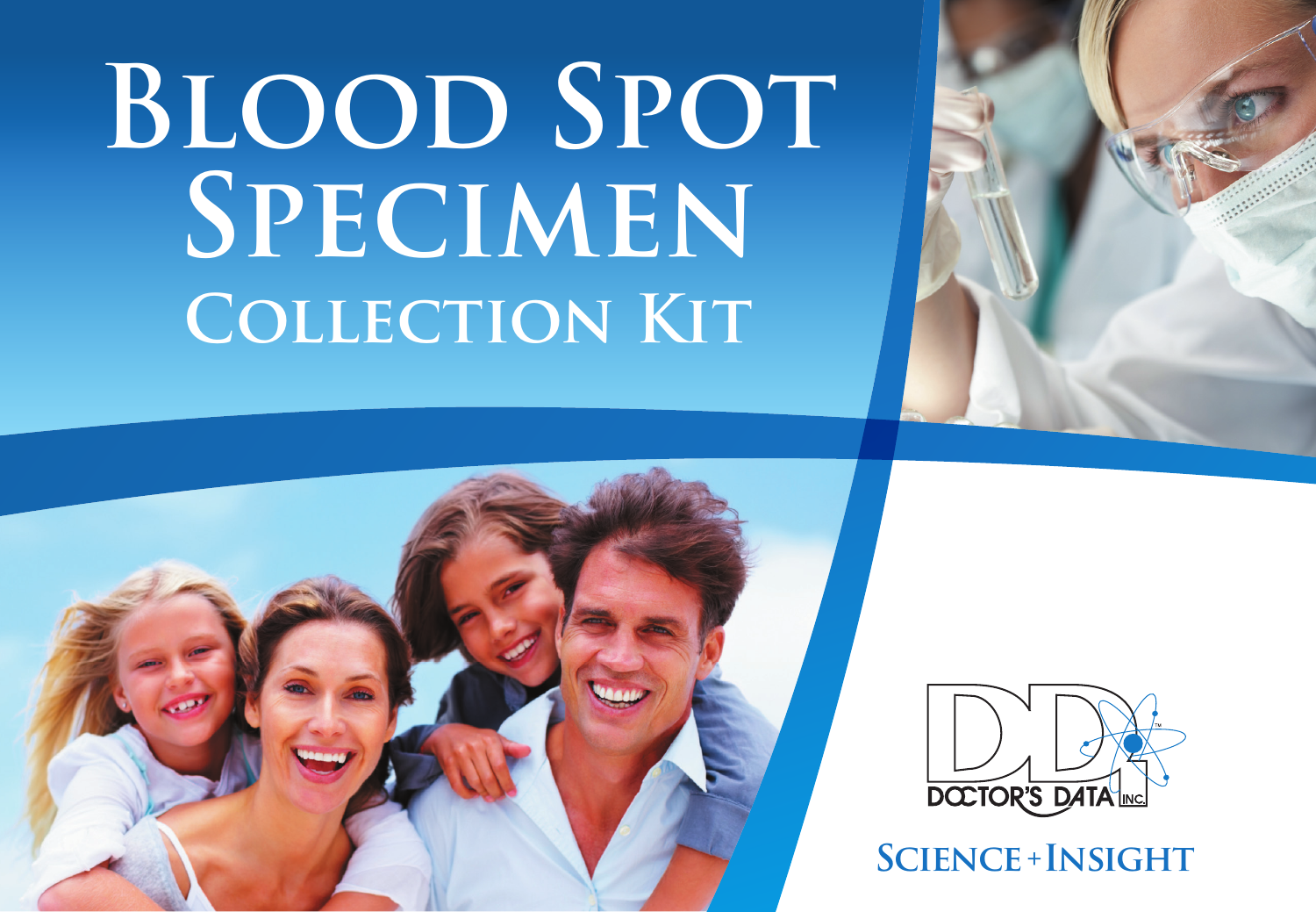# **Before You Start:**

- 1 Collection Instructions
- 1 Isopropyl alcohol wipe
- 1 Sterile gauze

 $\mathbf{2}$ 

3

- 2 Single-use lancets
- 1 Adhesive bandage
- 1 Blood spot collection card
- 1 Zip lock bag with desiccant pack
- 1 Prepaid return mailing envelope
- 1 Requisition form

1 **Verify Kit Contents:** *If you are missing kit components, please call Doctor's Data's Customer Service department for assistance.* 

> 800.323.2784 (US and Canada) 0871.218.0052 (United kingdom) +1.630.377.8139 (GLOBAL)

### **Please read all of the directions, and familiarize yourself with the collection procedures.**

This test requires no special diet. *Discuss with your healthcare provider if you are taking blood thinning medications or if you have a blood clotting disorder. Never discontinue prescription medications without first consulting your physician.*

The lancets and collection card provided are for one time use only. Do not collect from the fifth/little finger, or on children younger than one year, because the tissue depth is insufficient. **Do not layer blood on a previously dried spot.** Avoid strong repetitive pressure (milking) in the pricked finger. This may cause tissue-fluid contamination of the specimen.

## **Complete the paperwork and mail.**

Write the patient's name, the date of collection, and patient's date of birth on the collection card then fill out the test requisition form completely and sign it. The test cannot be performed without the patient information on the card and a properly filled out requisition form. Place the completed requisition form and the card into the return mailing envelope and send.

**Consult your physician if you have any questions during the test collection process.**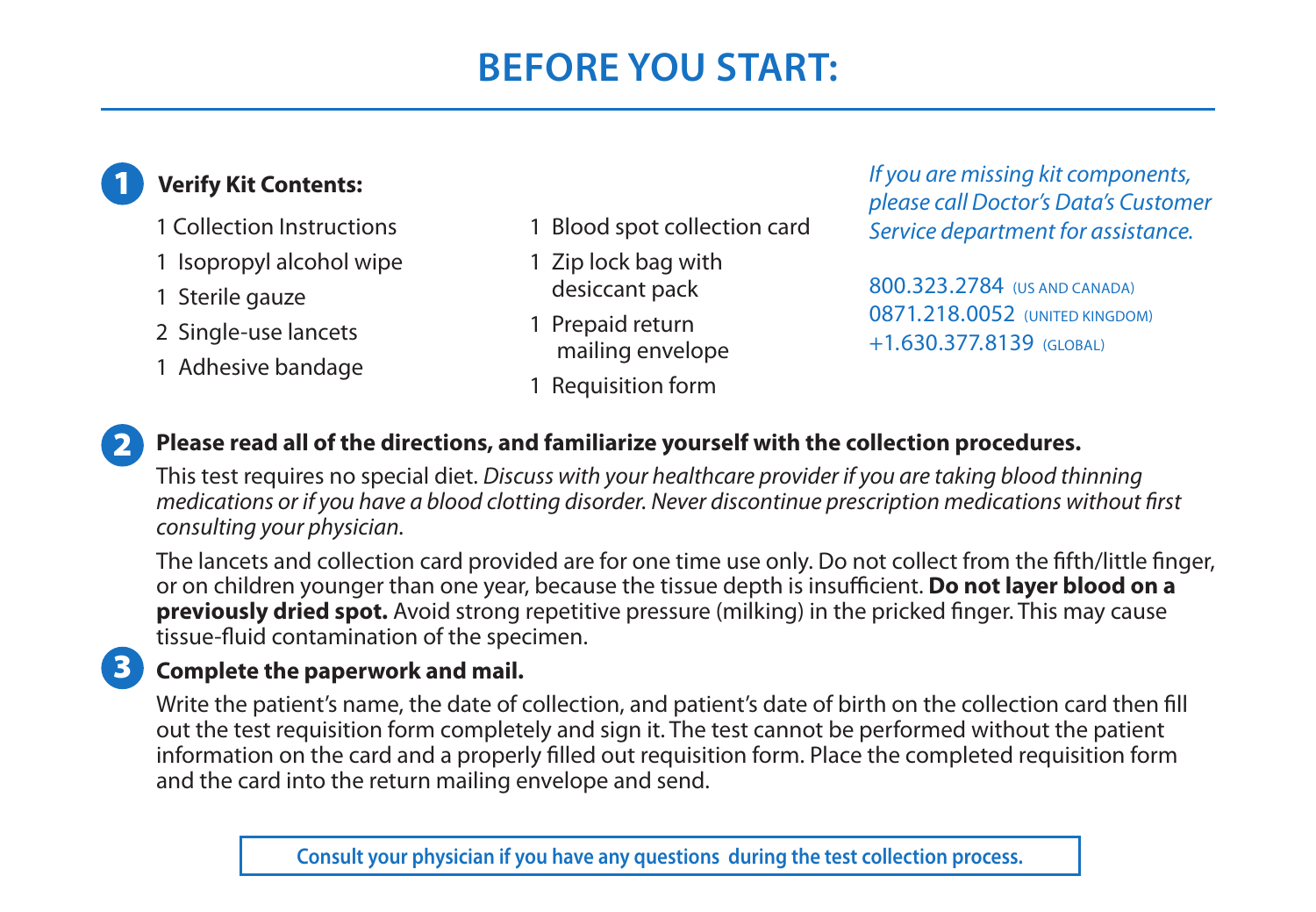# **COLLECTION INSTRUCTIONS:**









- **1.** Wash your hands under warm water for a few minutes. Dry your hands then cleanse outer edges of your middle and ring finger with alcohol wipe and dry with sterile gauze pad.
- **2.** Remove the cap from the lancet. Press the lancet firmly against the outer edge of your ring or middle finger until you hear a click. Wipe away first small drop of blood with sterile gauze. Lower your hand to increase blood flow. Gently massage the entire length of finger to form a large, hanging blood drop.
- **3.** Fold the flap of card up and away from the blood circles. Touch the blood drop to the center of a circle on the card. **Do not layer blood on a previously dried spot.** Blood should saturate through both sides of the card. The circles should look like the "acceptable" illustration shown on reverse.
- **4.** Repeat this procedure until the circles are filled with blood. If you are unable to get sufficient blood from the

collection, repeat from Step 1 using a different finger and the second lancet provided.

- **5.** Following the blood collection, gently press the gauze pad to the incision site until bleeding stops, then use the adhesive bandage as needed.
- **6.** Bend the card to allow the blood spots to air dry on both sides for at least 3 hours. Keep away from direct sunlight, moisture, and heat sources while drying. If the card is not completely dry before shipping, the samples may be unusable.
- **7.** After drying, close the flap. Place the card into the plastic zip lock bag with desiccant pack and seal. Place the sealed zip lock bag into the return mailing envelope along with the requisition form and mail. No postage is necessary worldwide.

**For best results, Doctor's Data recommends mailing specimens as soon as possible.**